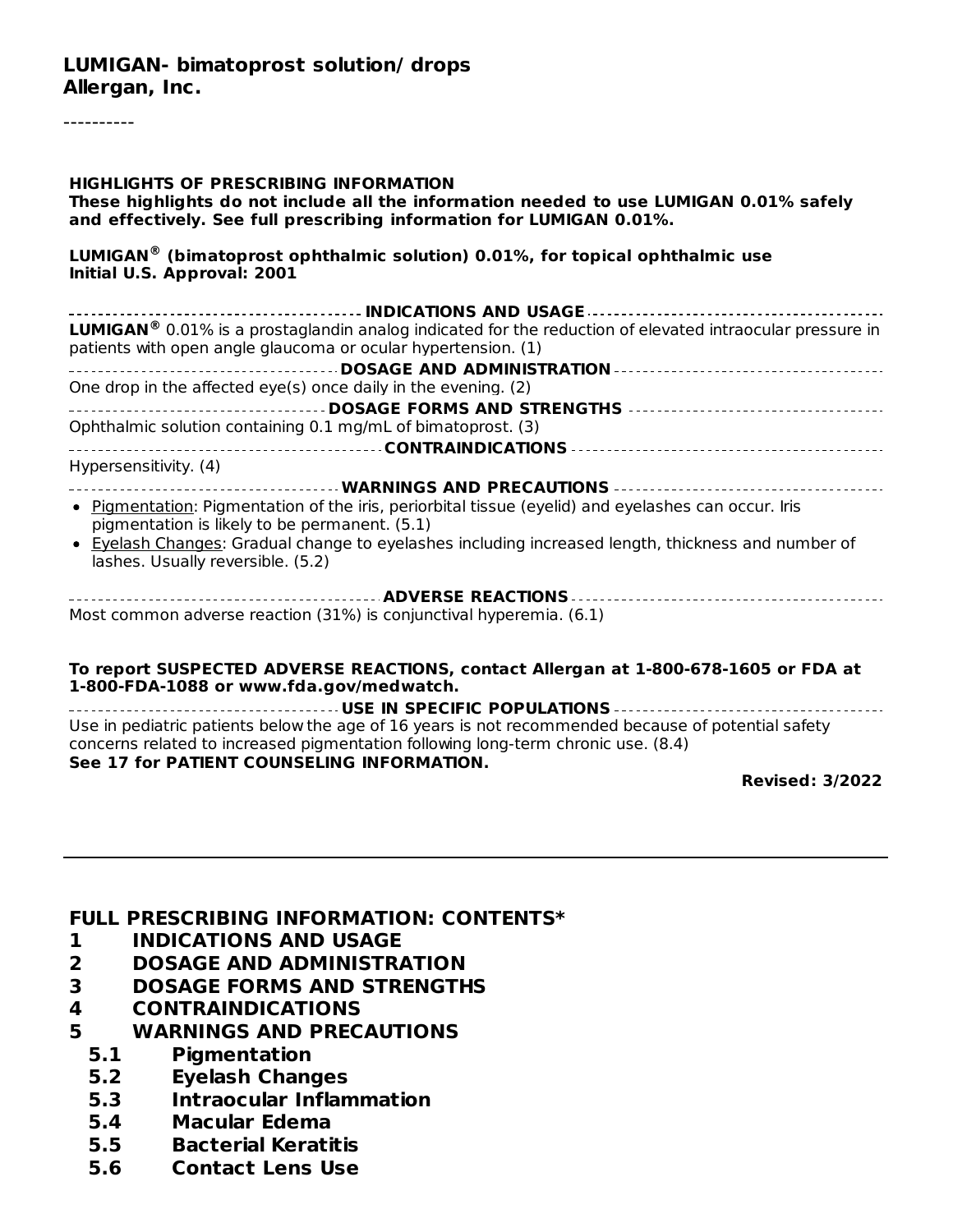- **6 ADVERSE REACTIONS**
	- **6.1 Clinical Trials Experience**
- **6.2 Postmarketing Experience**
- **8 USE IN SPECIFIC POPULATIONS**
	- **8.1 Pregnancy**
	- **8.2 Lactation**
	- **8.4 Pediatric Use**
	- **8.5 Geriatric Use**
- **10 OVERDOSAGE**
- **11 DESCRIPTION**
- **12 CLINICAL PHARMACOLOGY**
	- **12.1 Mechanism of Action**
	- **12.3 Pharmacokinetics**
- **13 NONCLINICAL TOXICOLOGY**
- **13.1 Carcinogenesis, Mutagenesis, Impairment of Fertility**
- **14 CLINICAL STUDIES**
- **16 HOW SUPPLIED/STORAGE AND HANDLING**
- **17 PATIENT COUNSELING INFORMATION**

\* Sections or subsections omitted from the full prescribing information are not listed.

# **FULL PRESCRIBING INFORMATION**

# **1 INDICATIONS AND USAGE**

**LUMIGAN**<sup>®</sup> (bimatoprost ophthalmic solution) 0.01% is indicated for the reduction of elevated intraocular pressure in patients with open angle glaucoma or ocular hypertension.

# **2 DOSAGE AND ADMINISTRATION**

The recommended dosage is one drop in the affected eye(s) once daily in the evening. **LUMIGAN** (bimatoprost ophthalmic solution) 0.01% should not be administered more **®** than once daily since it has been shown that more frequent administration of prostaglandin analogs may decrease the intraocular pressure lowering effect.

Reduction of the intraocular pressure starts approximately 4 hours after the first administration with maximum effect reached within approximately 8 to 12 hours.

**LUMIGAN**<sup>®</sup> 0.01% may be used concomitantly with other topical ophthalmic drug products to lower intraocular pressure. If more than one topical ophthalmic drug is being used, the drugs should be administered at least five (5) minutes apart.

# **3 DOSAGE FORMS AND STRENGTHS**

Ophthalmic solution containing bimatoprost 0.1 mg/mL.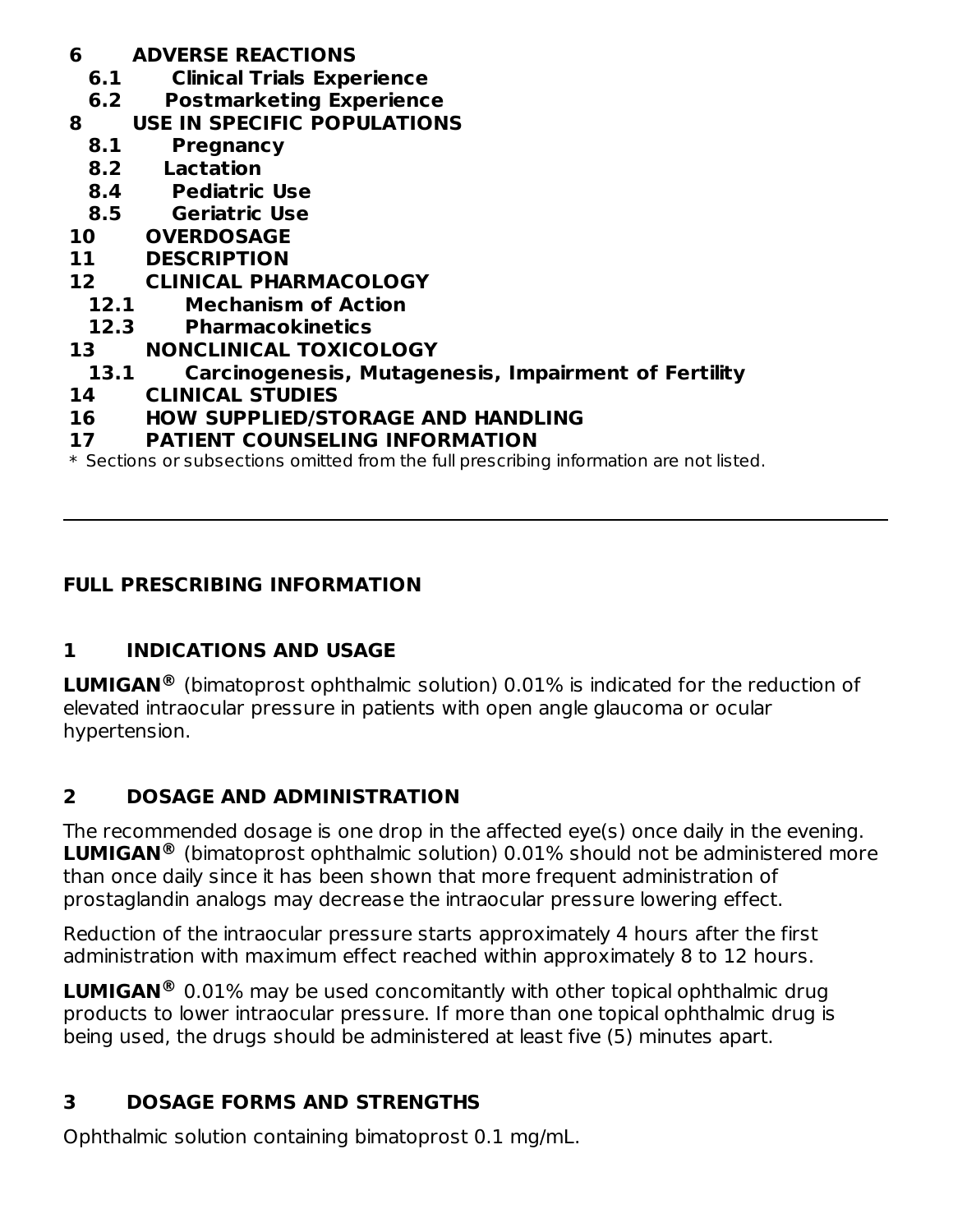## **4 CONTRAINDICATIONS**

**LUMIGAN**<sup>®</sup> 0.01% is contraindicated in patients with hypersensitivity to bimatoprost or to any of the ingredients [see Adverse Reactions (6.2)].

## **5 WARNINGS AND PRECAUTIONS**

## **5.1 Pigmentation**

Bimatoprost ophthalmic solution has been reported to cause changes to pigmented tissues. The most frequently reported changes have been increased pigmentation of the iris, periorbital tissue (eyelid) and eyelashes. Pigmentation is expected to increase as long as bimatoprost is administered. The pigmentation change is due to increased melanin content in the melanocytes rather than to an increase in the number of melanocytes. After discontinuation of bimatoprost, pigmentation of the iris is likely to be permanent, while pigmentation of the periorbital tissue and eyelash changes have been reported to be reversible in some patients. Patients who receive

treatment should be informed of the possibility of increased pigmentation. The long term effects of increased pigmentation are not known.

Iris color change may not be noticeable for several months to years. Typically, the brown pigmentation around the pupil spreads concentrically towards the periphery of the iris and the entire iris or parts of the iris become more brownish. Neither nevi nor freckles of the iris appear to be affected by treatment. While treatment with **LUMIGAN**<sup>®</sup> (bimatoprost ophthalmic solution) 0.01% can be continued in patients who develop noticeably increased iris pigmentation, these patients should be examined regularly.

# **5.2 Eyelash Changes**

**LUMIGAN**<sup>®</sup> 0.01% may gradually change eyelashes and vellus hair in the treated eye. These changes include increased length, thickness, and number of lashes. Eyelash changes are usually reversible upon discontinuation of treatment.

# **5.3 Intraocular Inflammation**

Prostaglandin analogs, including bimatoprost, have been reported to cause intraocular inflammation. In addition, because these products may exacerbate inflammation, caution should be used in patients with active intraocular inflammation (e.g., uveitis).

## **5.4 Macular Edema**

Macular edema, including cystoid macular edema, has been reported during treatment with bimatoprost ophthalmic solution. LUMIGAN® 0.01% should be used with caution in aphakic patients, in pseudophakic patients with a torn posterior lens capsule, or in patients with known risk factors for macular edema.

## **5.5 Bacterial Keratitis**

There have been reports of bacterial keratitis associated with the use of multiple-dose containers of topical ophthalmic products. These containers had been inadvertently contaminated by patients who, in most cases, had a concurrent corneal disease or a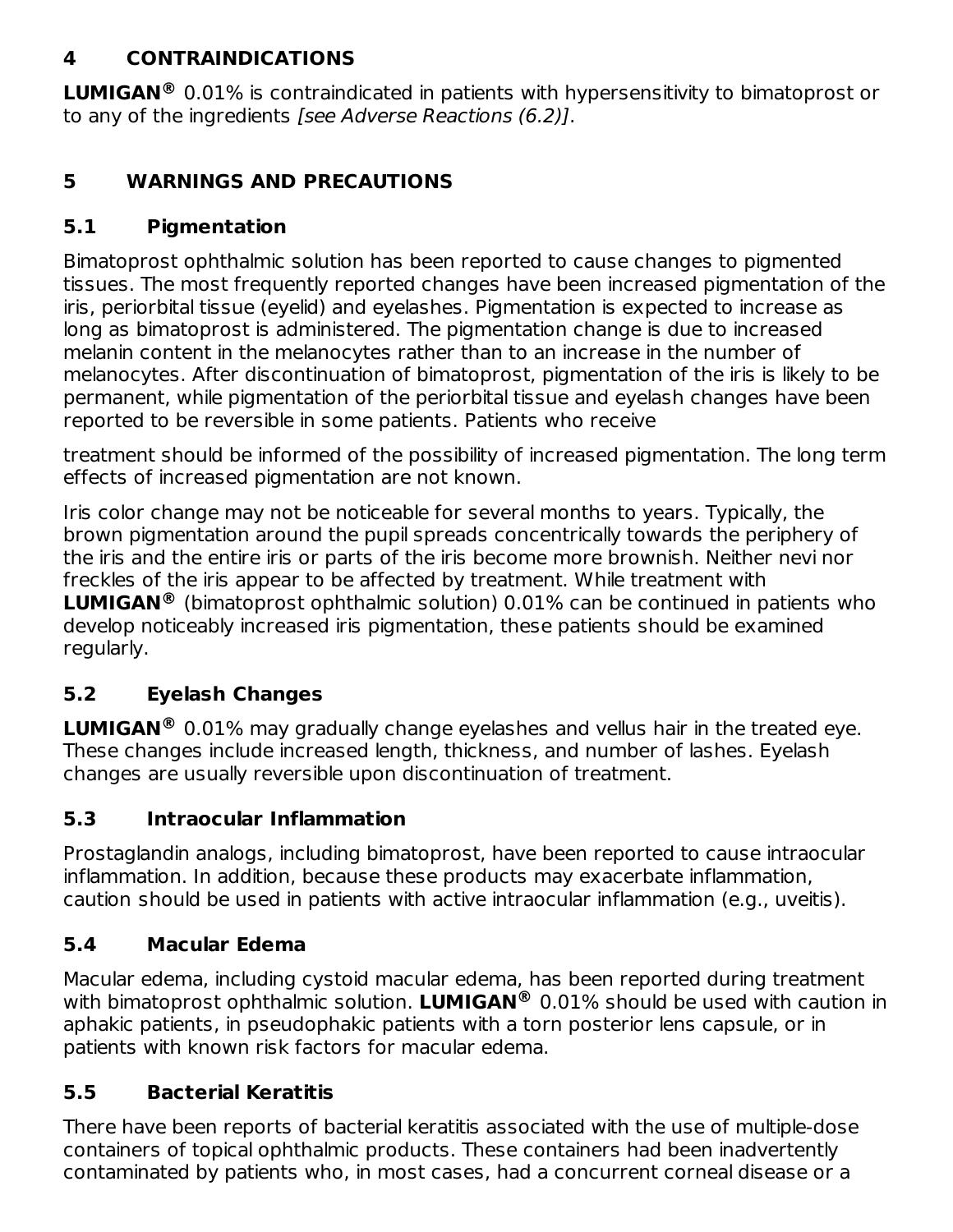disruption of the ocular epithelial surface.

# **5.6 Contact Lens Use**

**LUMIGAN**<sup>®</sup> 0.01% contains benzalkonium chloride, which may be absorbed by and cause discoloration of soft contact lenses. Contact lenses should be removed prior to instillation of **LUMIGAN** 0.01% and may be reinserted 15 minutes following its **®** administration.

# **6 ADVERSE REACTIONS**

The following adverse reactions are described elsewhere in the labeling:

- Pigmentation including blepharal pigmentation and iris hyperpigmentation [see Warnings and Precautions (5.1)]
- Eyelash Changes [see Warnings and Precautions (5.2)]
- Intraocular Inflammation [see Warnings and Precautions (5.3)]
- Macular Edema [see Warnings and Precautions (5.4)]
- Hypersensitivity [see Contraindications (4)]

# **6.1 Clinical Trials Experience**

Because clinical trials are conducted under widely varying conditions, adverse reaction rates observed in the clinical trials of a drug cannot be directly compared to rates in the clinical trials of another drug and may not reflect the rates observed in practice.

In a 12-month clinical study with bimatoprost ophthalmic solutions 0.01%, the most common adverse reaction was conjunctival hyperemia (31%). Approximately 1.6% of patients discontinued therapy due to conjunctival hyperemia. Other adverse drug reactions (reported in 1 to 4% of patients) with LUMIGAN® 0.01% in this study included conjunctival edema, conjunctival hemorrhage, eye irritation, eye pain, eye pruritus, erythema of eyelid, eyelids pruritus, growth of eyelashes, hypertrichosis, instillation site irritation, punctate keratitis, skin hyperpigmentation, vision blurred, and visual acuity reduced.

# **6.2 Postmarketing Experience**

The following adverse reactions have been identified during postapproval use of **LUMIGAN** 0.01%. Because these reactions are reported voluntarily from a **®** population of uncertain size, it is not always possible to reliably estimate their frequency or establish a causal relationship to drug exposure. These reactions, which have been chosen for inclusion due to either their seriousness, frequency of reporting, possible causal connection to **LUMIGAN ,** or a combination of these factors include: asthma-like **®**symptoms, dizziness, dry eye, dyspnea, eye discharge, eye edema, foreign body sensation, headache, hypersensitivity including signs and symptoms of eye allergy and allergic dermatitis, hypertension, lacrimation increased, periorbital and lid changes associated with periorbital fat atrophy leading to skin tightness, deepening of the eyelid sulcus, eyelid ptosis, enophthalmos, and eyelid retraction; and photophobia.

# **8 USE IN SPECIFIC POPULATIONS**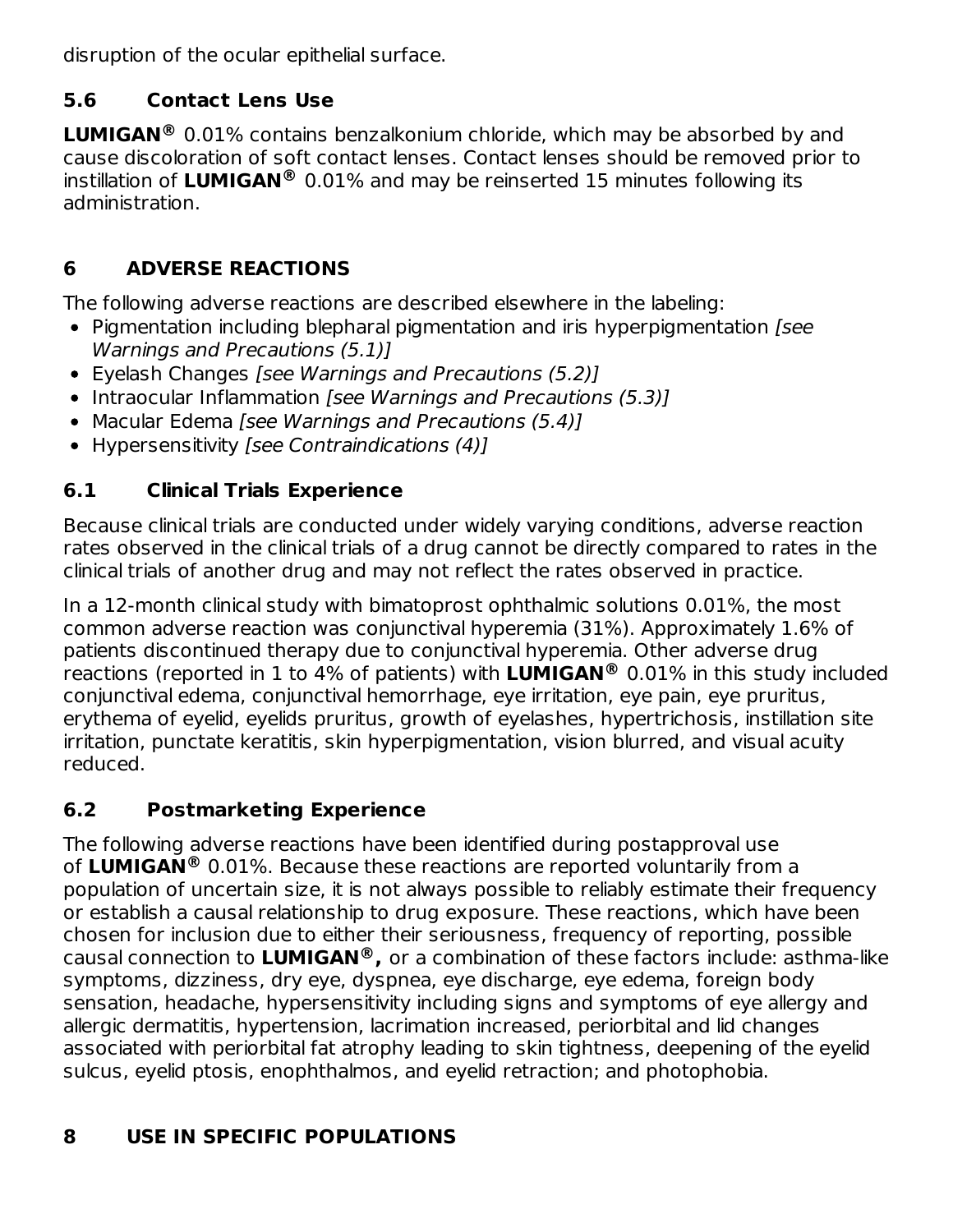### **8.1 Pregnancy**

#### Risk Summary

There are no adequate and well-controlled studies of **LUMIGAN** (bimatoprost **®** ophthalmic solution) 0.01% administration in pregnant women. There is no increase in the risk of major birth defects or miscarriages based on bimatoprost postmarketing experience.

In embryofetal developmental studies, administration of bimatoprost to pregnant mice and rats during organogenesis, resulted in abortion and early delivery at oral doses at least 33 times (mice) or 94 times (rats) the human exposure to bimatoprost 0.03% dosed bilaterally once daily (based on blood area under the curve [AUC] levels). These adverse effects were not observed at 2.6 times (mice) and 47 times (rats) the human exposure to bimatoprost 0.03% dosed bilaterally once daily (based on blood AUC levels).

In pre/postnatal development studies, administration of bimatoprost to pregnant rats from organogenesis to the end of lactation resulted in reduced gestation length and fetal body weight, and increased fetal and pup mortality at oral doses at least 41 times the human systemic exposure to bimatoprost 0.03% dosed bilaterally once daily (based on blood AUC levels). No adverse effects were observed in rat offspring at exposures estimated at 14 times the human exposure to bimatoprost 0.03% dosed bilaterally once daily (based on blood AUC levels).

Because animal reproductive studies are not always predictive of human response **LUMIGAN**<sup>®</sup> 0.01% should be administered during pregnancy only if the potential benefit justifies the potential risk to the fetus.

Data

### Animal Data

In an embryofetal development rat study, abortion was observed in pregnant rats administered bimatoprost orally during organogenesis at 0.6 mg/kg/day (94 times the human systemic exposure to bimatoprost 0.03% dosed bilaterally once daily, based on AUC). The No Observed Adverse Effect Level (NOAEL) for abortion was 0.3 mg/kg/day (estimated at 47 times the human systemic exposure to bimatoprost 0.03% dosed bilaterally once daily, based on AUC). No abnormalities were observed in rat fetuses at doses up to 0.6 mg/kg/day.

In an embryofetal development mouse study, abortion and early delivery were observed in pregnant mice administered bimatoprost orally during organogenesis at doses greater than or equal to 0.3 mg/kg/day (33 times the human systemic exposure to bimatoprost 0.03% dosed bilaterally once daily, based on AUC). The NOAEL for abortion and early delivery was 0.1 mg/kg/day (2.6 times the human systemic exposure to bimatoprost 0.03% dosed bilaterally once daily, based on AUC). No abnormalities were observed in mouse fetuses at doses up to 0.6 mg/kg/day (72 times the human systemic exposure to bimatoprost 0.03% dosed bilaterally once daily, based on AUC).

In a pre/postnatal development study, treatment of pregnant rats with bimatoprost orally from gestation day 7 to lactation day 20 resulted in reduced gestation length, increased late resorptions, fetal deaths, and postnatal pup mortality, and reduced pup body weight at doses greater than or equal to 0.3 mg/kg/day. These effects were observed at exposures at least 41 times the human systemic exposure to bimatoprost 0.03% dosed bilaterally once daily, based on AUC. The NOAEL for postnatal development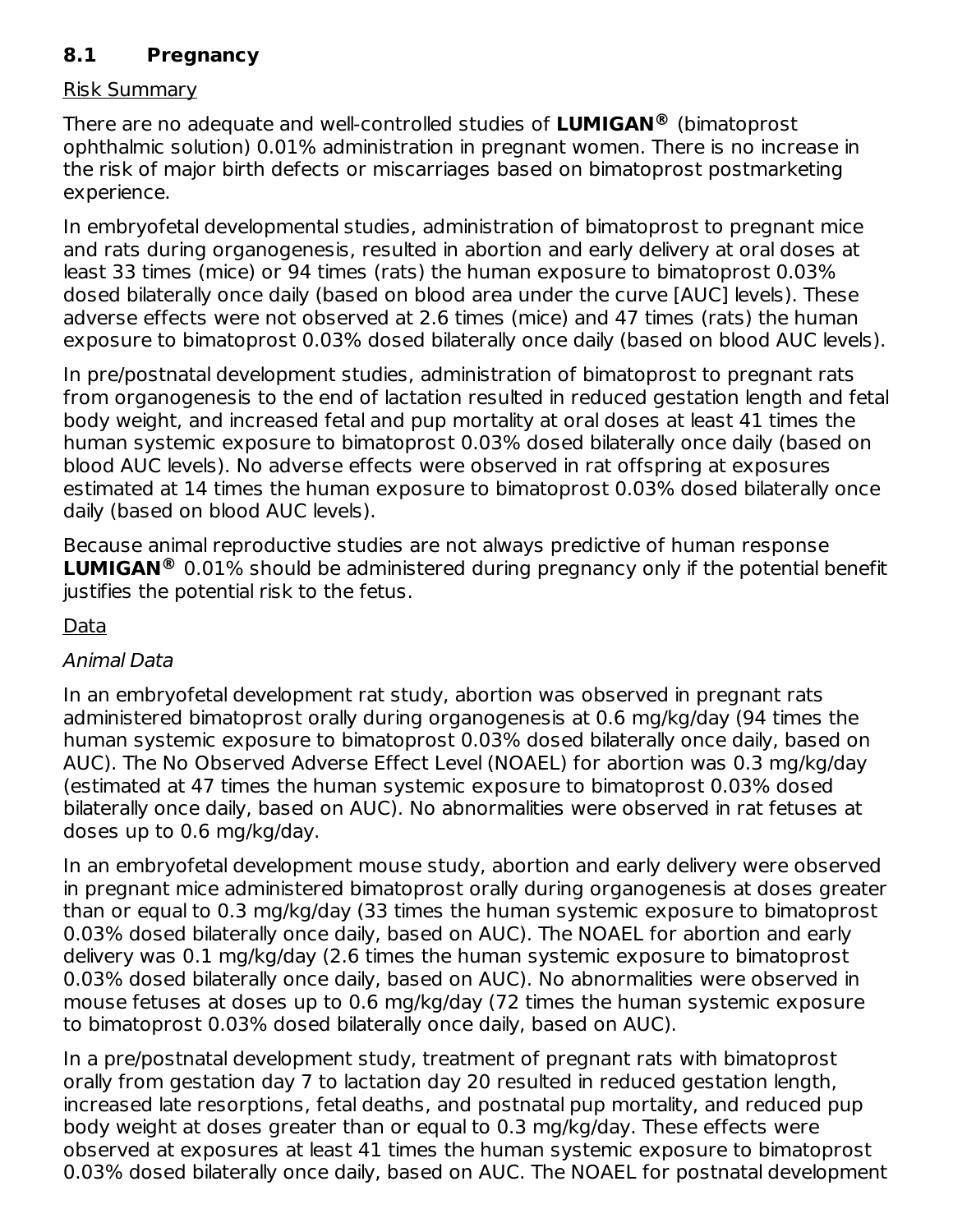and mating performance of the offspring was 0.1 mg/kg/day (estimated at 14 times the human systemic exposure to bimatoprost 0.03% dosed bilaterally once daily, based on AUC).

### **8.2 Lactation**

### Risk Summary

It is not known whether topical ocular treatment with LUMIGAN® 0.01% could result in sufficient systemic absorption to produce detectable quantities in human milk. In animal studies, bimatoprost has been shown to be present in breast milk of lactating rats at an intravenous dose (i.e., 1 mg/kg) 970 times the RHOD (on a mg/rn 2 basis), however, no animal data is available at clinically relevant doses.

The developmental and health benefits of breastfeeding should be considered along with the mother's clinical need for **LUMIGAN** 0.01% and any potential adverse effects on **®** the breastfed child from **LUMIGAN** 0.01%. **®**

# **8.4 Pediatric Use**

Use in pediatric patients below the age of 16 years is not recommended because of potential safety concerns related to increased pigmentation following long-term chronic use.

## **8.5 Geriatric Use**

No overall clinical differences in safety or effectiveness have been observed between elderly and other adult patients.

# **10 OVERDOSAGE**

No information is available on overdosage in humans. If overdose with **LUMIGAN ®** (bimatoprost ophthalmic solution) 0.01% occurs, treatment should be symptomatic.

In oral (by gavage) mouse and rat studies, doses up to 100 mg/kg/day did not produce any toxicity. This dose expressed as mg/m<sup>2</sup> is at least 210 times higher than the accidental dose of one bottle of **LUMIGAN** 0.01% for a 10 kg child. **®**

# **11 DESCRIPTION**

**LUMIGAN**<sup>®</sup> (bimatoprost ophthalmic solution) 0.01% is a synthetic prostamide analog with ocular hypotensive activity. Its chemical name is (Z)-7-[(1R,2R,3R,5S)-3,5- Dihydroxy-2-[(1E,3S)-3-hydroxy-5-phenyl-1-pentenyl]cyclopentyl]-5-Nethylheptenamide, and its molecular weight is 415.58. Its molecular formula is  $C_{25}H_{37}NO_4$ . Its chemical structure is: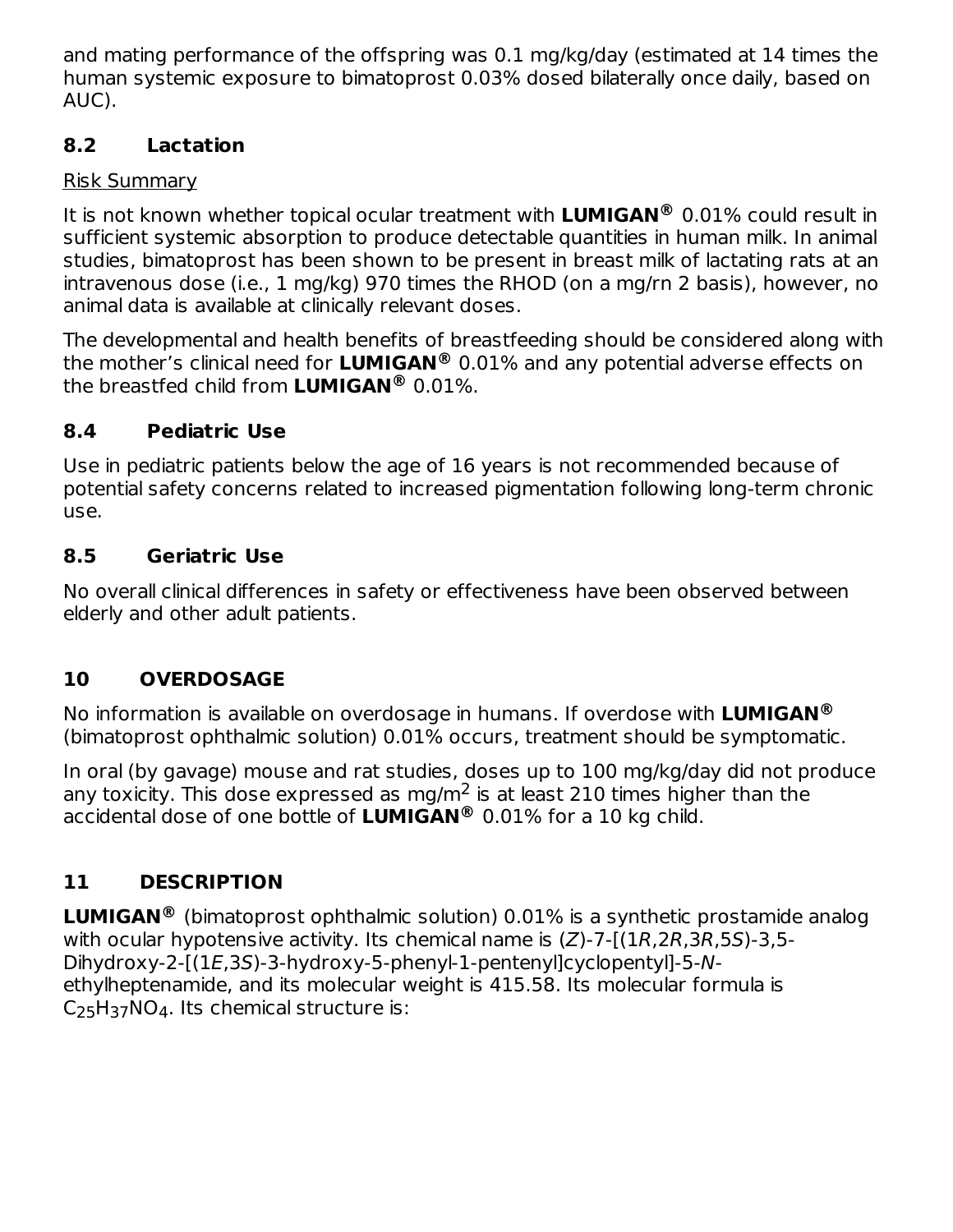

Bimatoprost is a powder, which is very soluble in ethyl alcohol and methyl alcohol and slightly soluble in water. LUMIGAN® 0.01% is a clear, isotonic, colorless, sterile ophthalmic solution with an osmolality of approximately 290 mOsmol/kg.

**LUMIGAN<sup>®</sup> 0.01%** contains **Active:** bimatoprost 0.1 mg/mL; **Inactives:** benzalkonium chloride 0.2 mg/mL; sodium chloride; sodium phosphate, dibasic; citric acid; and purified water. Sodium hydroxide and/or hydrochloric acid may be added to adjust pH. The pH during its shelf life ranges from 6.8-7.8.

## **12 CLINICAL PHARMACOLOGY**

### **12.1 Mechanism of Action**

Bimatoprost, a prostaglandin analog, is a synthetic structural analog of prostaglandin with ocular hypotensive activity. It selectively mimics the effects of naturally occurring substances, prostamides. Bimatoprost is believed to lower intraocular pressure (IOP) in humans by increasing outflow of aqueous humor through both the trabecular meshwork and uveoscleral routes. Elevated IOP presents a major risk factor for glaucomatous field loss. The higher the level of IOP, the greater the likelihood of optic nerve damage and visual field loss.

### **12.3 Pharmacokinetics**

#### Absorption

After one drop of bimatoprost ophthalmic solution 0.03% was administered once daily to both eyes of 15 healthy subjects for two weeks, blood concentrations peaked within 10 minutes after dosing and were below the lower limit of detection (0.025 ng/mL) in most subjects within 1.5 hours after dosing. Mean C<sub>max</sub> and AUC<sub>0-24hr</sub> values were similar on days 7 and 14 at approximately 0.08 ng/mL and 0.09 ng•hr/mL, respectively, indicating that steady state was reached during the first week of ocular dosing. There was no significant systemic drug accumulation over time.

#### **Distribution**

Bimatoprost is moderately distributed into body tissues with a steady-state volume of distribution of 0.67 L/kg. In human blood, bimatoprost resides mainly in the plasma. Approximately 12% of bimatoprost remains unbound in human plasma.

**Elimination** 

Metabolism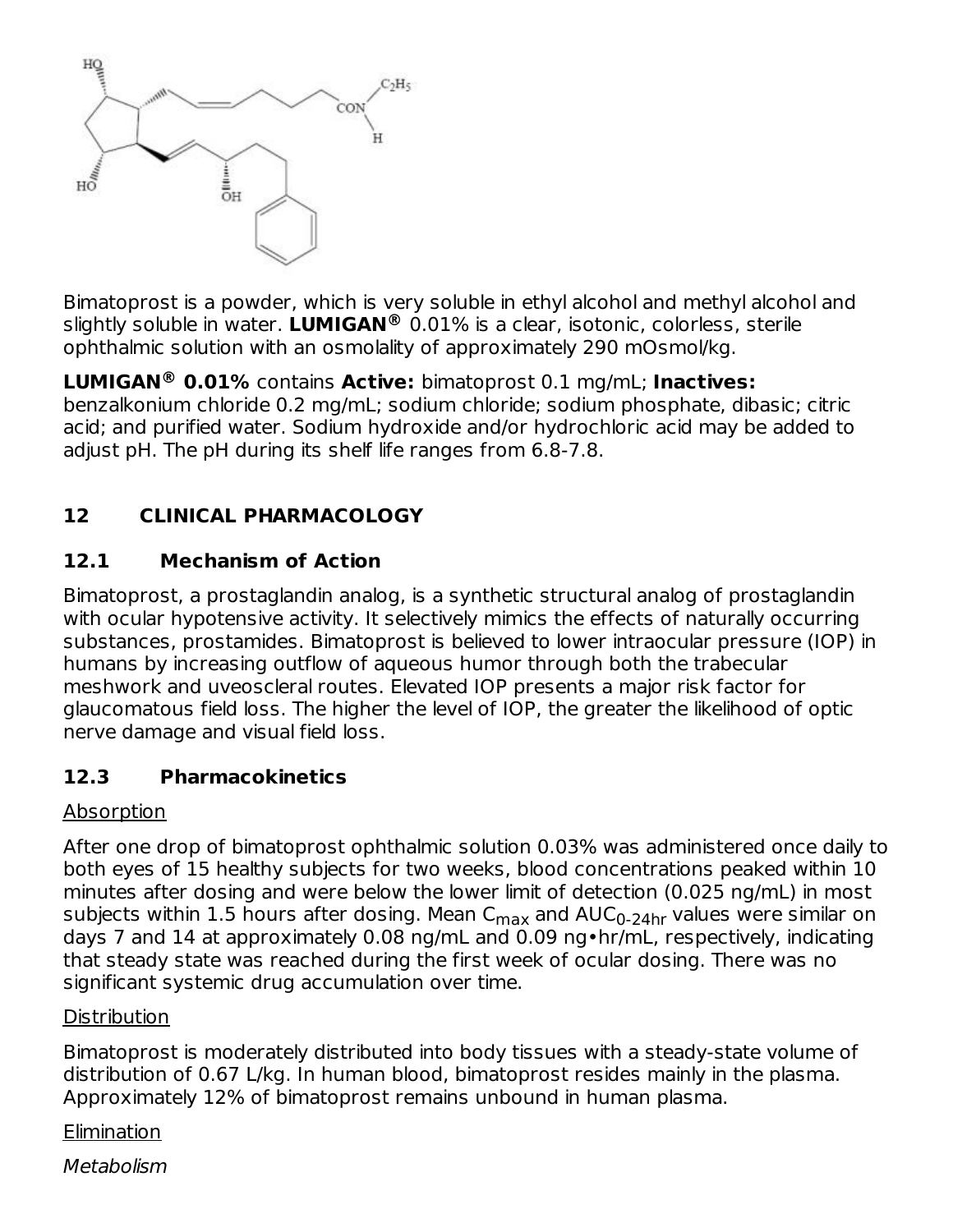Bimatoprost is the major circulating species in the blood once it reaches the systemic circulation following ocular dosing. Bimatoprost then undergoes oxidation, Ndeethylation and glucuronidation to form a diverse variety of metabolites.

### Excretion

Following an intravenous dose of radiolabeled bimatoprost (3.12 mcg/kg) to six healthy subjects, the maximum blood concentration of unchanged drug was 12.2 ng/mL and decreased rapidly with an elimination half-life of approximately 45 minutes. The total blood clearance of bimatoprost was 1.5 L/hr/kg. Up to 67% of the administered dose was excreted in the urine while 25% of the dose was recovered in the feces.

## **13 NONCLINICAL TOXICOLOGY**

### **13.1 Carcinogenesis, Mutagenesis, Impairment of Fertility**

#### **Carcinogenesis**

Bimatoprost was not carcinogenic in either mice or rats when administered by oral gavage for 104 weeks at doses up to 2 mg/kg/day and 1 mg/kg/day, respectively (192 and 291 times the estimated human systemic exposure to bimatoprost 0.03% dosed bilaterally once daily, respectively, based on blood AUC levels)

#### **Mutagenesis**

Bimatoprost was not mutagenic or clastogenic in the Ames test, in the mouse lymphoma test, or in the *in vivo* mouse micronucleus tests.

#### Impairment of Fertility

Bimatoprost did not impair fertility in male or female rats up to doses of 0.6 mg/kg/day (at least 103 times the recommended human exposure to bimatoprost 0.03% dosed bilaterally once daily based on blood AUC levels).

## **14 CLINICAL STUDIES**

In a 12-month clinical study of patients with open angle glaucoma or ocular hypertension with an average baseline IOP of 23.5 mmHg, the IOP-lowering effect of **LUMIGAN**<sup>®</sup> 0.01% once daily (in the evening) was up to 7.5 mmHg.

### **16 HOW SUPPLIED/STORAGE AND HANDLING**

**LUMIGAN**<sup>®</sup> (bimatoprost ophthalmic solution) 0.01% is supplied sterile in opaque white low density

polyethylene ophthalmic dispenser bottles and tips with turquoise polystyrene caps in the following sizes:

2.5 mL fill in a 5 mL container - NDC 0023-3205-03 5 mL fill in a 10 mL container - NDC 0023-3205-05 7.5 mL fill in a 10 mL container - NDC 0023-3205-08

**Storage:** Store at 2°C to 25°C (36°F to 77°F).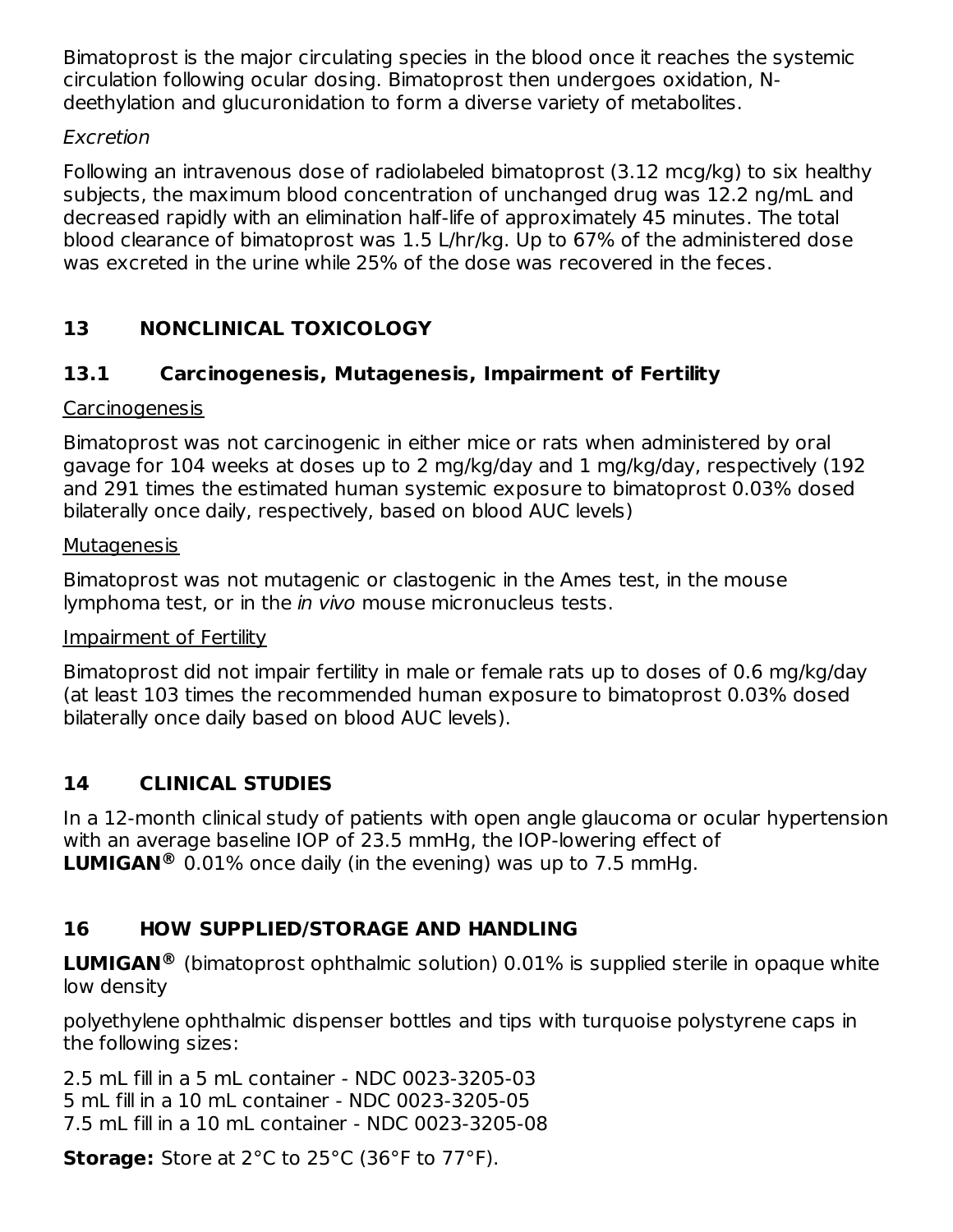After opening, LUMIGAN® 0.01% can be used until the expiration date on the bottle.

### **17 PATIENT COUNSELING INFORMATION**

#### Potential for Pigmentation

Advise patients about the potential for increased brown pigmentation of the iris, which may be permanent. Also inform patients about the possibility of eyelid skin darkening, which may be reversible after discontinuation of **LUMIGAN®** (bimatoprost ophthalmic solution) 0.01%.

#### Potential for Eyelash Changes

Inform patients of the possibility of eyelash and vellus hair changes in the treated eye during treatment with **LUMIGAN** 0.01%. These changes may result in a disparity **®** between eyes in length, thickness, pigmentation, number of eyelashes or vellus hairs, and/or direction of eyelash growth. Eyelash changes are usually reversible upon discontinuation of treatment.

#### Handling the Container

Instruct patients to avoid allowing the tip of the dispensing container to contact the eye, surrounding structures, fingers, or any other surface in order to avoid contamination of the solution by common bacteria known to cause ocular infections. Serious damage to the eye and subsequent loss of vision may result from using contaminated solutions.

#### When to Seek Physician Advice

Advise patients that if they develop an intercurrent ocular condition (e.g., trauma or infection), have ocular surgery, or develop any ocular reactions, particularly conjunctivitis and eyelid reactions, they should immediately seek their physician's advice concerning the continued use of **LUMIGAN** 0.01%. **®**

#### Contact Lens Use

Advise patients that **LUMIGAN** 0.01% contains benzalkonium chloride, which may be **®** absorbed by soft contact lenses. Contact lenses should be removed prior to instillation of LUMIGAN<sup>®</sup> 0.01% and may be reinserted 15 minutes following its administration.

#### Use with Other Ophthalmic Drugs

Advise patients that if more than one topical ophthalmic drug is being used, the drugs should be administered at least five (5) minutes between applications.

Distributed by: Allergan USA, Inc. Madison, NJ 07940

© 2022 Allergan. All rights reserved. All trademarks are the property of their respective owners. Patented. See: www.allergan.com/patents Rev: 03/2022

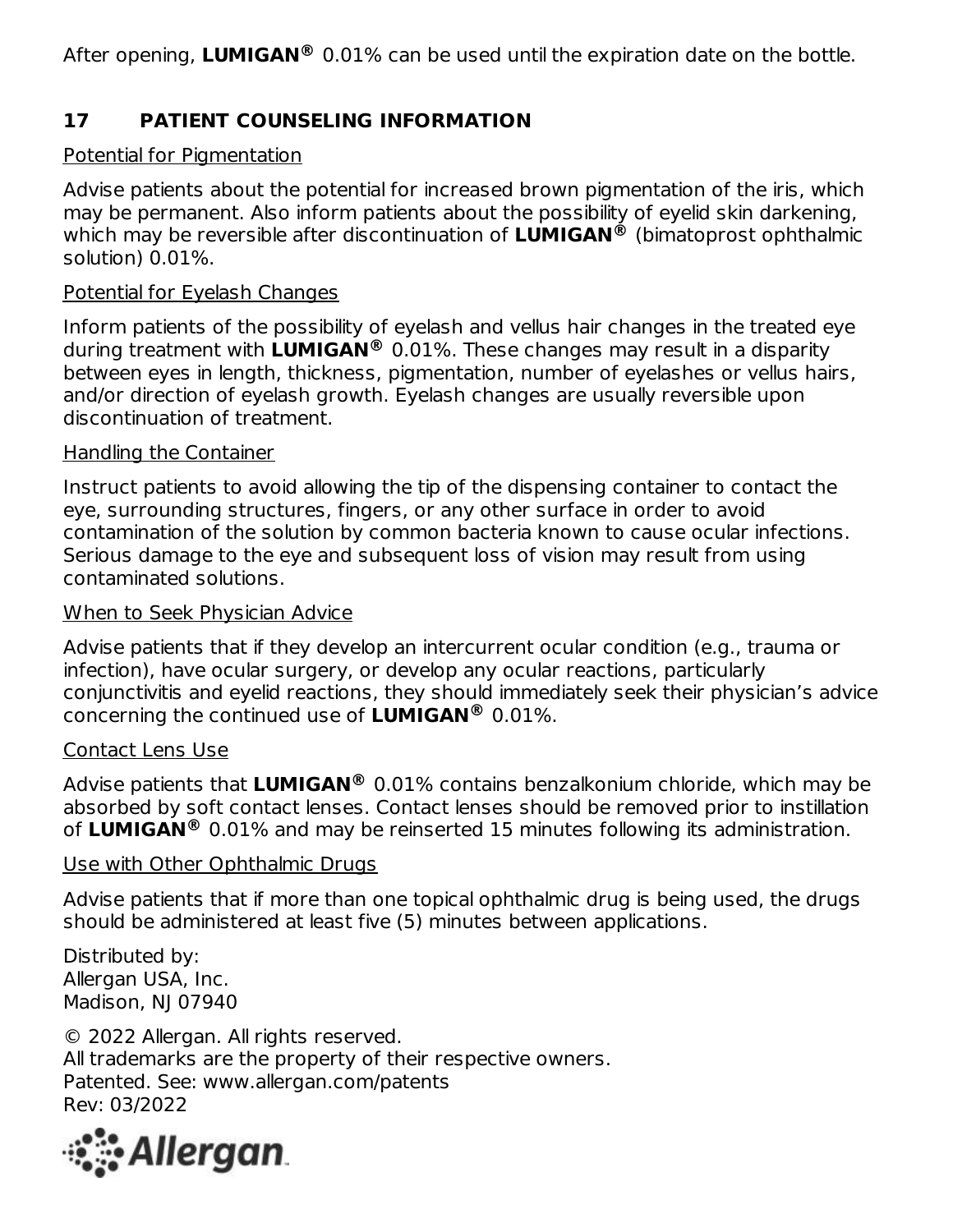### **PRINCIPAL DISPLAY PANEL**

### **ALLERGAN**

NDC 0023-3205-05

#### **LUMIGAN ®**

(bimatoprost ophthalmic solution)

#### **0.01%**

**Rx only**

**5 mL** sterile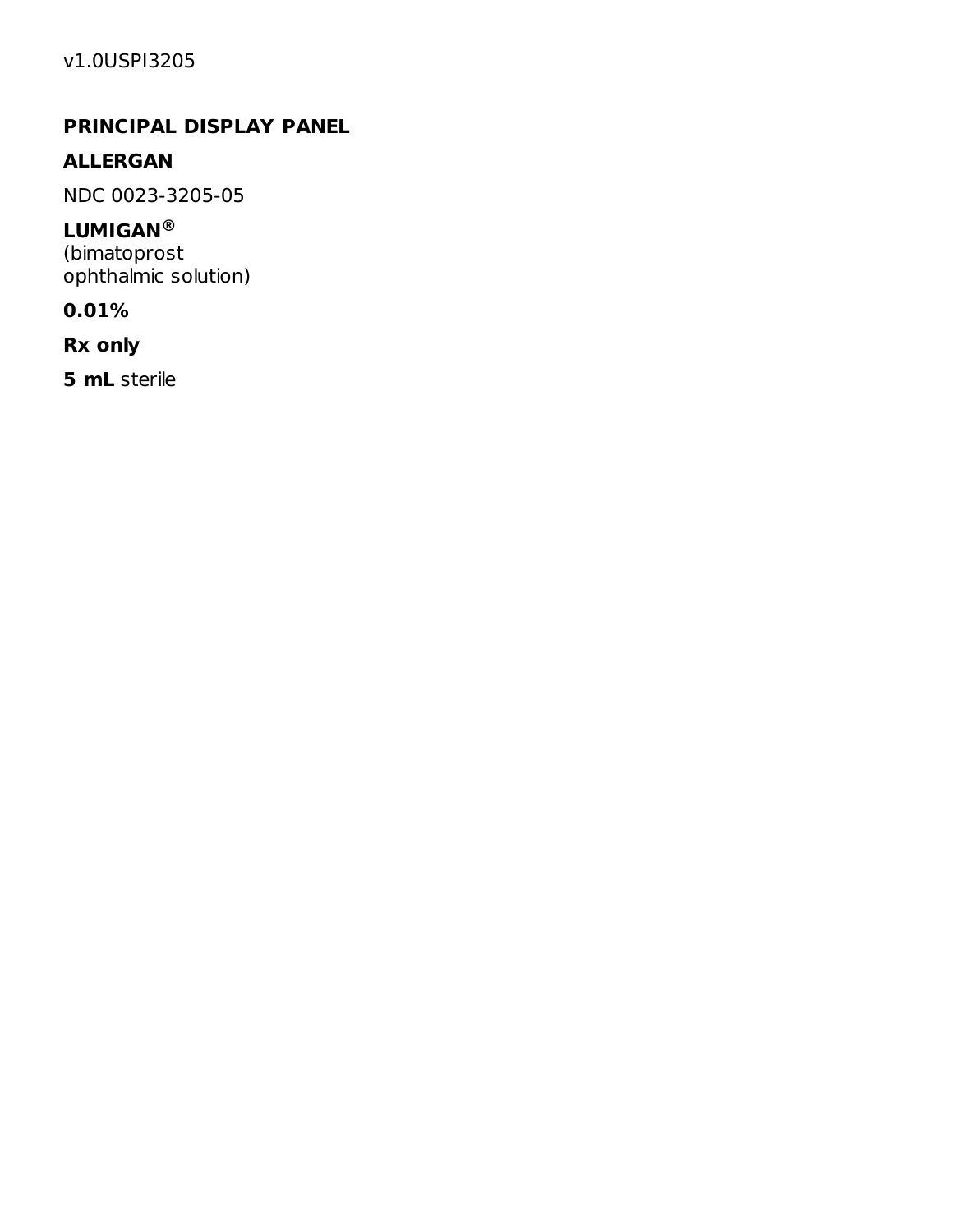

| <b>LUMIGAN</b><br>bimatoprost solution/drops |                         |                           |               |
|----------------------------------------------|-------------------------|---------------------------|---------------|
| <b>Product Information</b>                   |                         |                           |               |
| <b>Product Type</b>                          | HUMAN PRESCRIPTION DRUG | <b>Item Code (Source)</b> | NDC:0023-3205 |
| <b>Route of Administration</b>               | <b>OPHTHALMIC</b>       |                           |               |
|                                              |                         |                           |               |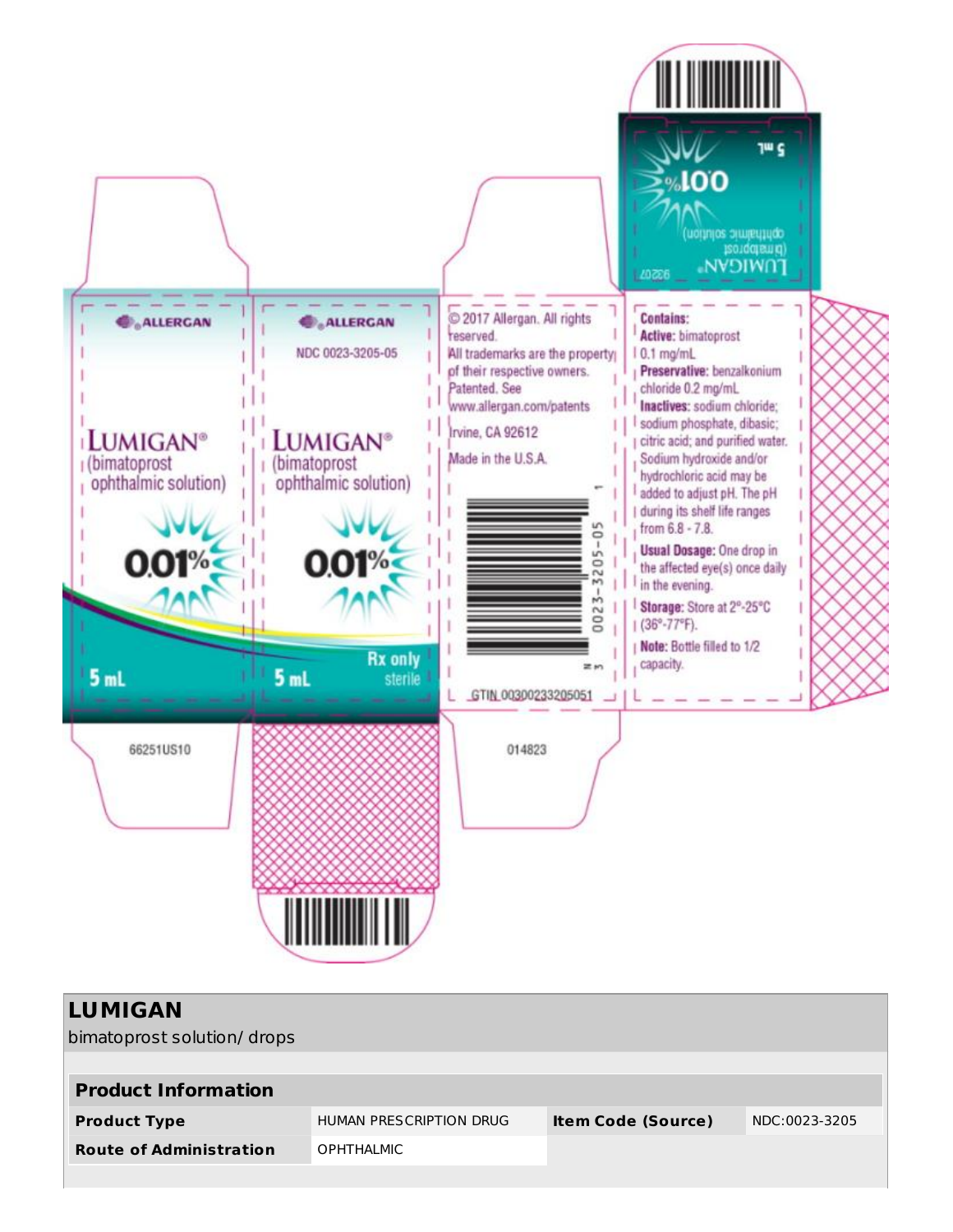| <b>Active Ingredient/Active Moiety</b>                                               |                                     |                                                                          |                                                                          |                          |                                       |                                     |  |  |  |
|--------------------------------------------------------------------------------------|-------------------------------------|--------------------------------------------------------------------------|--------------------------------------------------------------------------|--------------------------|---------------------------------------|-------------------------------------|--|--|--|
| <b>Ingredient Name</b>                                                               |                                     |                                                                          |                                                                          | <b>Basis of Strength</b> | <b>Strength</b>                       |                                     |  |  |  |
| BIMATOPROST (UNII: QXS94885MZ) (BIMATOPROST - UNII:QXS94885MZ)<br><b>BIMATOPROST</b> |                                     |                                                                          |                                                                          |                          |                                       | $0.1$ mg in $1$ mL                  |  |  |  |
|                                                                                      |                                     |                                                                          |                                                                          |                          |                                       |                                     |  |  |  |
| <b>Inactive Ingredients</b>                                                          |                                     |                                                                          |                                                                          |                          |                                       |                                     |  |  |  |
| <b>Ingredient Name</b>                                                               |                                     |                                                                          |                                                                          |                          |                                       | <b>Strength</b>                     |  |  |  |
| <b>BENZALKONIUM CHLORIDE (UNII: F5UM2KM3W7)</b>                                      |                                     |                                                                          |                                                                          |                          |                                       | $0.2$ mg in $1$ mL                  |  |  |  |
| SODIUM CHLORIDE (UNII: 451W47IQ8X)                                                   |                                     |                                                                          |                                                                          |                          |                                       |                                     |  |  |  |
| SODIUM PHOSPHATE, DIBASIC, UNSPECIFIED FORM (UNII: GR686LBA74)                       |                                     |                                                                          |                                                                          |                          |                                       |                                     |  |  |  |
| CITRIC ACID MONOHYDRATE (UNII: 2968PHW8QP)<br><b>WATER (UNII: 059QF0KO0R)</b>        |                                     |                                                                          |                                                                          |                          |                                       |                                     |  |  |  |
|                                                                                      |                                     |                                                                          |                                                                          |                          |                                       |                                     |  |  |  |
|                                                                                      |                                     |                                                                          |                                                                          |                          |                                       |                                     |  |  |  |
|                                                                                      | <b>Other Ingredients</b>            |                                                                          |                                                                          |                          |                                       |                                     |  |  |  |
|                                                                                      | <b>Ingredient Kind</b>              |                                                                          | <b>Ingredient Name</b>                                                   |                          |                                       | Quantity                            |  |  |  |
|                                                                                      | May contain                         |                                                                          | <b>SODIUM HYDROXIDE (UNII: 55X04QC32I)</b>                               |                          |                                       |                                     |  |  |  |
|                                                                                      | May contain                         |                                                                          | <b>HYDROCHLORIC ACID (UNII: QTT17582CB)</b>                              |                          |                                       |                                     |  |  |  |
|                                                                                      |                                     |                                                                          |                                                                          |                          |                                       |                                     |  |  |  |
|                                                                                      |                                     |                                                                          |                                                                          |                          |                                       |                                     |  |  |  |
|                                                                                      | <b>Packaging</b>                    |                                                                          |                                                                          |                          |                                       |                                     |  |  |  |
| #                                                                                    | <b>Item Code</b>                    |                                                                          | <b>Package Description</b>                                               |                          | <b>Marketing Start</b><br><b>Date</b> | <b>Marketing End</b><br><b>Date</b> |  |  |  |
| 1                                                                                    | NDC:0023-<br>3205-02                | 1 in 1 CARTON                                                            |                                                                          | 09/10/2010               |                                       |                                     |  |  |  |
| 1                                                                                    |                                     |                                                                          | 2.5 mL in 1 BOTTLE, DROPPER; Type 0: Not a<br><b>Combination Product</b> |                          |                                       |                                     |  |  |  |
| 2                                                                                    | NDC:0023-<br>3205-03                | 1 in 1 CARTON                                                            |                                                                          | 09/10/2010               |                                       |                                     |  |  |  |
| 2                                                                                    |                                     | <b>Combination Product</b>                                               | 2.5 mL in 1 BOTTLE, DROPPER; Type 0: Not a                               |                          |                                       |                                     |  |  |  |
| 3                                                                                    | NDC:0023-<br>3205-05                | 1 in 1 CARTON                                                            |                                                                          | 09/10/2010               |                                       |                                     |  |  |  |
| З                                                                                    |                                     | <b>Combination Product</b>                                               | 5 mL in 1 BOTTLE, DROPPER; Type 0: Not a                                 |                          |                                       |                                     |  |  |  |
| 4                                                                                    | NDC:0023-<br>3205-08                | 1 in 1 CARTON                                                            |                                                                          | 09/10/2010               |                                       |                                     |  |  |  |
| 4                                                                                    |                                     | 7.5 mL in 1 BOTTLE, DROPPER; Type 0: Not a<br><b>Combination Product</b> |                                                                          |                          |                                       |                                     |  |  |  |
|                                                                                      |                                     |                                                                          |                                                                          |                          |                                       |                                     |  |  |  |
| <b>Marketing Information</b>                                                         |                                     |                                                                          |                                                                          |                          |                                       |                                     |  |  |  |
|                                                                                      | <b>Marketing</b><br><b>Category</b> |                                                                          | <b>Application Number or Monograph</b><br><b>Citation</b>                |                          | <b>Marketing Start</b><br><b>Date</b> | <b>Marketing End</b><br><b>Date</b> |  |  |  |
| <b>NDA</b>                                                                           |                                     | NDA022184                                                                |                                                                          | 09/10/2010               |                                       |                                     |  |  |  |
|                                                                                      |                                     |                                                                          |                                                                          |                          |                                       |                                     |  |  |  |
|                                                                                      |                                     |                                                                          |                                                                          |                          |                                       |                                     |  |  |  |